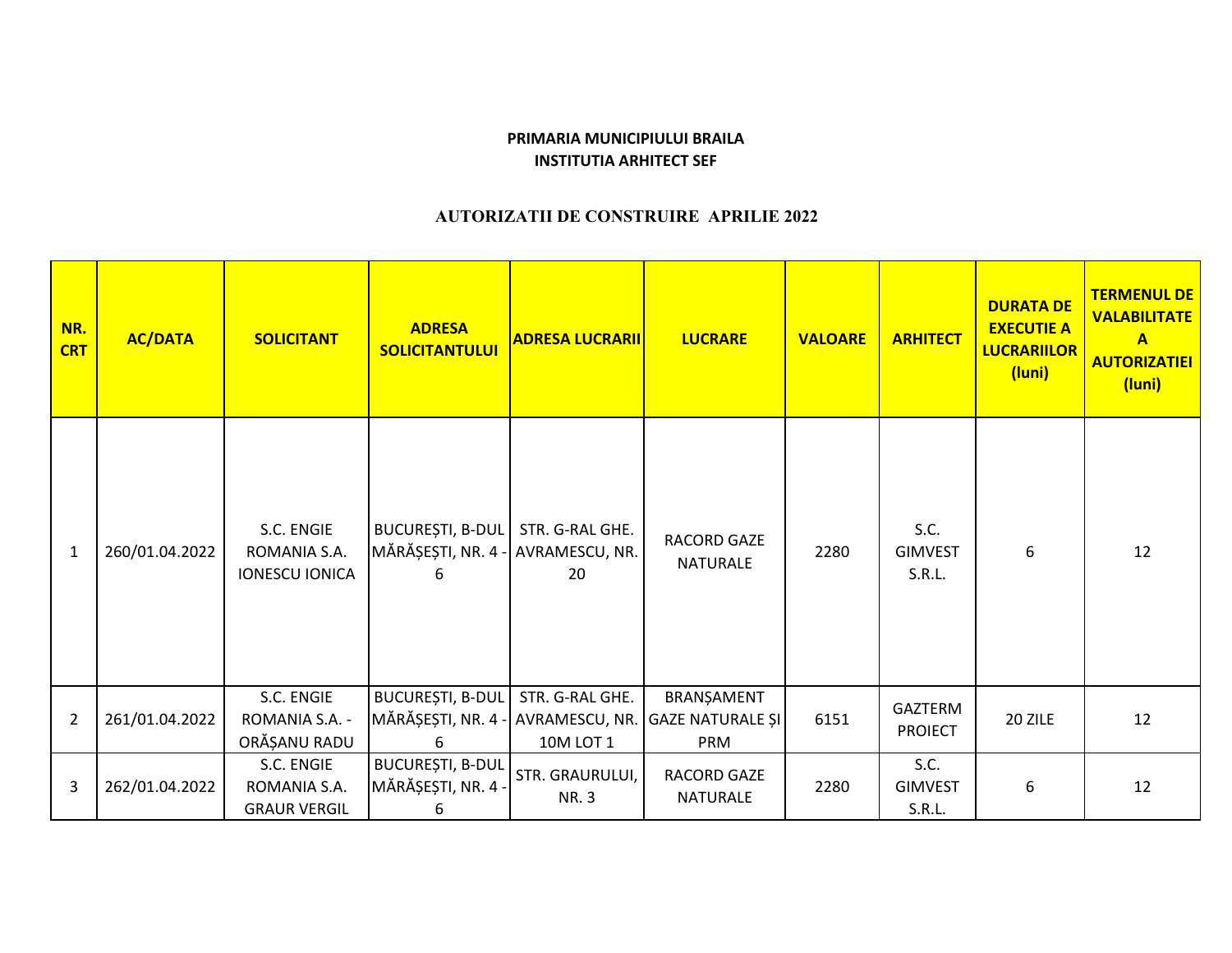| 4              | 263/01.04.2022 | S.C. ENGIE<br>ROMANIA S.A.<br><b>TOADER SIMONA -</b> | <b>BUCUREȘTI, B-DUL</b><br>MĂRĂȘEȘTI, NR. 4 ·<br>6      | STR. GHE. ŞINCAI,<br><b>NR. 22A</b>                      | <b>RACORD GAZE</b><br><b>NATURALE</b>                  | 3962  | S.C.<br><b>GIMVEST</b><br>S.R.L.              | 6  | 12 |
|----------------|----------------|------------------------------------------------------|---------------------------------------------------------|----------------------------------------------------------|--------------------------------------------------------|-------|-----------------------------------------------|----|----|
| 5              | 264/01.04.2022 | S.C. ENGIE<br>ROMANIA S.A.-<br><b>BUIA ANAMARIA</b>  | <b>BUCUREȘTI, B-DUL</b><br>MĂRĂȘEȘTI, NR. 4             | STR. COMUNA<br>DIN PARIS, NR. 94                         | <b>RACORD GAZE</b><br><b>NATURALE</b>                  | 3962  | S.C.<br><b>GIMVEST</b><br>S.R.L.              | 6  | 12 |
| 6              | 265/01.04.2022 | S.C. ENGIE<br>ROMANIA S.A. -<br><b>IACOB GEORGE</b>  | <b>BUCUREȘTI, B-DUL</b><br>MĂRĂȘEȘTI, NR. 4 ·<br>6      | ŞOS.<br>BALDOVINEȘTI,<br>NR. 67                          | RACORD GAZE<br><b>NATURALE</b>                         | 3962  | S.C.<br><b>GIMVEST</b><br>S.R.L.              | 6  | 12 |
| $\overline{7}$ | 266/05.04.2022 | S.C. ENGIE<br>ROMANIA S.A. -<br>GOMOLEA LENUȚA       | <b>BUCUREȘTI, B-DUL</b><br>MĂRĂȘEȘTI, NR. 4 -<br>6      | <b>STR. EFTIMIE</b><br>MURGU, NR.<br>94BIS               | RACORD GAZE<br><b>NATURALE</b>                         | 3962  | S.C.<br><b>GIMVEST</b><br>S.R.L.              | 6  | 12 |
| 8              | 267/05.04.2022 | S.C. ENGIE<br>ROMANIA S.A.                           | <b>BUCUREȘTI, B-DUL</b><br>MĂRĂȘEȘTI, NR. 4 -<br>6      | STR. BICAZ<br><b>INTERSECTIA CU</b><br><b>STR. MIRON</b> | REABILITARE<br><b>RACORDURI</b><br>INTRARE ȘI IEȘIRE   | 32579 | S.C.<br><b>DISTRIGAZ</b><br><b>SUD RETELE</b> | 12 | 12 |
| 9              | 268/06.04.2022 | STROE COSTICĂ,<br><b>STROE LUCICA</b>                | STR. CĂLUGĂRENI,<br>NR. 81 LOT 1                        | STR.<br>CĂLUGĂRENI, NR.<br>81 LOT 1                      | <b>CONSTRUIRE</b><br>ÎMPREJMUIRE<br>parțială           | 5000  | S.C. JULIA<br><b>ARHITECT -</b><br>$S.R.L.-D$ | 12 | 12 |
| 10             | 269/07.04.2022 | CANĂ NICUȘOR,<br>CANĂ GICUȚA                         | STR. CALEA<br>GALAȚI, NR. 339,<br>BL. 17, SC. 7, ET. 1, | STR. ȘTEFAN CEL<br><b>MARE, NR. 444</b>                  | <b>SCHIMBARE DE</b><br><b>DESTINAȚIE DIN</b><br>SPATIU | 10000 | <b>BOGDAN</b><br><b>DRAGOS</b><br>MUNTEANU    | 12 | 12 |
| 11             | 270/07.04.2022 | S.C. ENGIE<br>ROMANIA S.A. -<br><b>BURUIANĂ</b>      | <b>BUCUREȘTI, B-DUL</b><br>MĂRĂȘEȘTI, NR. 4 -<br>6      | STR. PODULUI,<br>NR. 96                                  | <b>RACORD GAZE</b><br><b>NATURALE</b>                  | 2280  | S.C.<br><b>GIMVEST</b><br>S.R.L.              | 12 | 12 |
| 12             | 271/07.04.2022 | <b>VANCOV NICU</b>                                   | <b>STR. EFTIMIE</b><br>MURGU, NR. 134                   | STR. EFTIMIE<br>MURGU, NR. 134                           | DESFIINTARE<br>PARTIALĂ CORP<br>C2, ANEXĂ P ȘI         | 50000 | S.C. JULIA<br><b>ARHITECT -</b><br>$S.R.L.-D$ | 12 | 12 |
| 13             | 272/08.04.2022 | PUȘCAȘU CRISTIAN DOROBANȚI, NR. 3,                   | <b>B-DUL</b><br>BL. A1, SC. D, ET. 6,                   | STR. C. D.<br>GHEREA, NR. 14                             | <b>CONSTRUIRE</b><br>LOCUINȚĂ P                        | 80000 | <b>B.I.A. PASCU</b><br>MIHAELA                | 12 | 12 |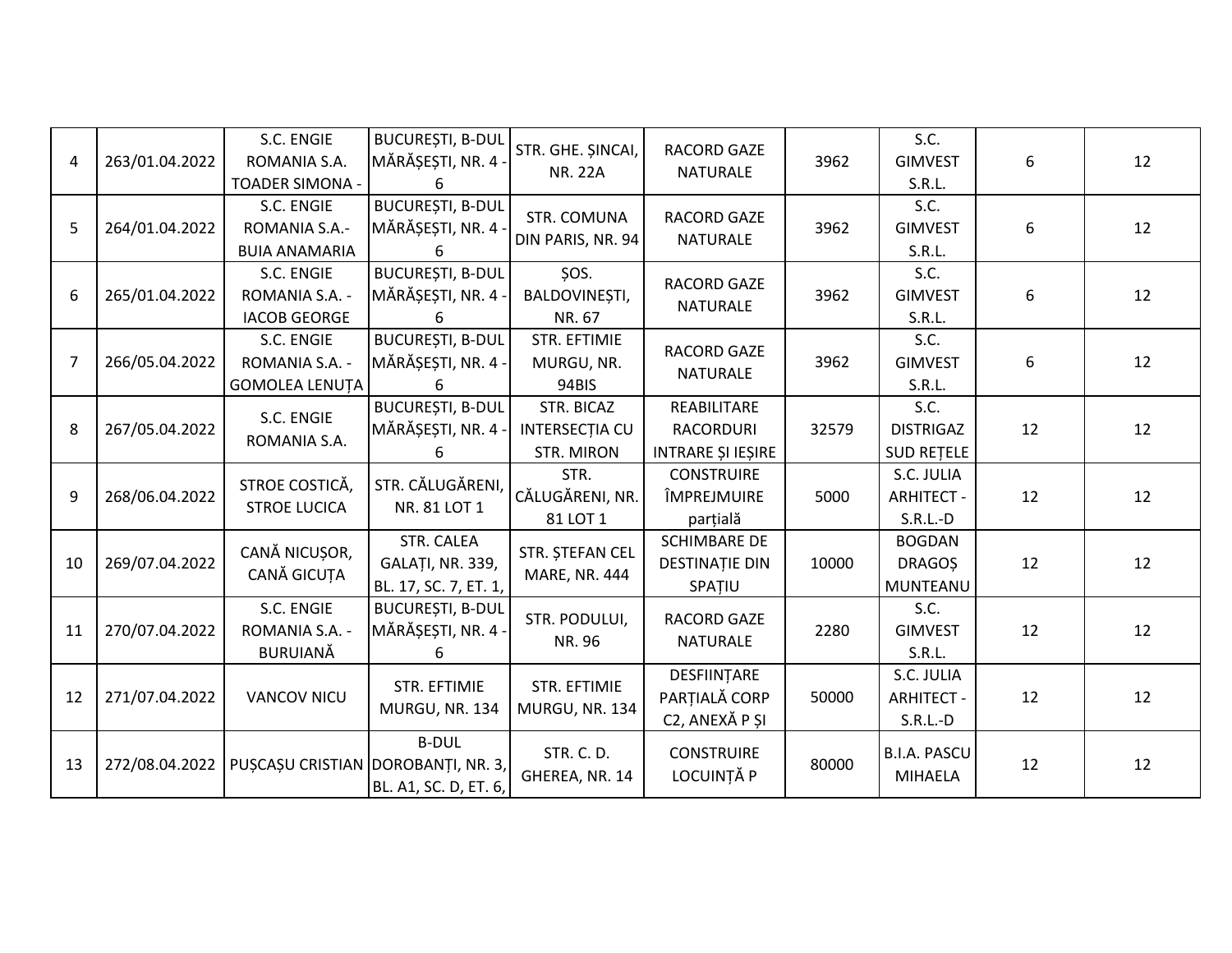| 14 | 273/08.04.2022 | MOROI MIHAI,<br><b>MOROI MITROFAN</b><br><b>XENIA</b> | <b>B-DUL</b><br>DOROBANȚILOR,<br>NR. 421, BL. 2B, SC.                | STR. BABADAG,<br><b>NR. 2</b>                         | <b>CONSTRUIRE</b><br>LOCUINȚĂ P ȘI<br>ÎMPREJMUIRE          | 66000     | <b>B.I.A. RADU</b><br>CHERNBACH           | 12     | 12 |
|----|----------------|-------------------------------------------------------|----------------------------------------------------------------------|-------------------------------------------------------|------------------------------------------------------------|-----------|-------------------------------------------|--------|----|
| 15 | 274/08.04.2022 | STOIAN MARIAN,<br><b>STOIAN NADIA</b>                 | JUD. ARGEȘ, COM.<br>SUȘENI, SAT<br>SUȘENI, NR. 108A                  | <b>STR. EFTIMIE</b><br>MURGU, NR. 116                 | <b>DESFIINTARE CORP</b><br>C1 - LOCUINȚĂ ȘI<br>CORP C2,    | 80000     | <b>B.I.A. PASCU</b><br>MIHAELA            | 12     | 12 |
| 16 | 275/11.04.2022 | S.C. ADVANCED<br>RETAIL SYSTEM S.A.                   | <b>BUCUREȘTI, STR.</b><br>BUZEȘTI, NR. 75 -<br>77, ET. 2             | STR. CALEA<br>GALAȚI, NR. 333,<br>BL. 13, P, SPAȚIU   | AMPLASARE<br>SEMNALISTICĂ<br>PUBLICITARĂ,                  | 2080      | <b>MIHAI ION</b><br><b>IRIMESCU</b>       | 12     | 12 |
| 17 | 276/11.04.2022 | PELTEA MITICĂ,<br>PELTEA INGI                         | STR. G-RAL EREMIA<br>GRIGORESCU, NR.<br>52, BL. 10, SC. 7,           | STR. VASILE<br>ALECSANDRI, NR.<br>13                  | DESFIINȚARE<br>LOCUINȚĂ CORP<br>C1 ȘI ANEXĂ C2,            | 177000    | <b>CIPRIAN</b><br>AVRAMESCU               | 24     | 12 |
| 18 | 277/11.04.2022 | <b>ŞERBAN ANICA</b>                                   | STR. FRUMOASĂ,<br>NR. 43                                             | <b>B-DUL</b><br>DOROBANȚILOR,<br>NR. 461              | <b>SCHIMBARE DE</b><br>DESTINAȚIE<br>PARȚIALĂ DIN          | 5000      | <b>B.I.A. LUCA</b><br><b>GHEORGHE</b>     | 12     | 12 |
| 19 | 278/11.04.2022 | S.C. INTERAGRO<br>CEREALE<br>AGRICULTURĂ              | JUD. TULCEA, SAT<br>BABADAG, NR.<br>158, BL. 13, CAM.                | ZONA LIBERĂ,<br>PERIMETRUL I,<br><b>TEREN PORTUAR</b> | CONSTRUIRE HALĂ<br>AGROINDUSTRIALĂ                         | 230330,54 | <b>CRISTINA</b><br><b>PETRO</b>           | 24     | 12 |
| 20 | 279/11.04.2022 | S.C. ENGIE<br>ROMANIA S.A. -<br>SOTIR CRISTEA         | <b>BUCUREȘTI, B-DUL</b><br>MĂRĂȘEȘTI, NR. 4 - STR. DEVA, NR. 54<br>6 |                                                       | <b>RACORD GAZE</b><br>NATURALE                             | 2280      | S.C.<br><b>GIMVEST</b><br>S.R.L.          | 6      | 12 |
| 21 | 280/11.04.2022 | S.C. ENGIE<br>ROMANIA S.A. -<br>PETRESCU              | <b>BUCUREȘTI, B-DUL</b><br>MĂRĂȘEȘTI, NR. 4 -<br>6                   | <b>STR. TRAIAN</b><br>DEMETRESCU,<br><b>NR. 6A</b>    | <b>RACORD GAZE</b><br><b>NATURALE</b>                      | 2280      | S.C.<br><b>GIMVEST</b><br>S.R.L.          | 6      | 12 |
| 22 | 281/11.04.2022 | PAVEL DUMITRU -<br>C.U.P. DUNĂREA                     | STR. UNIRII, NR.<br>121                                              | STR. UNIRII, NR.<br>121                               | BRANSAMENT APĂ                                             | 2035      | C.U.P.<br><b>DUNĂREA</b><br><b>BRĂILA</b> | 7 ZILE | 12 |
| 23 | 282/12.04.2022 | VRÂNCEANU<br><b>MARIA</b>                             | STR. RAHOVEI, NR.<br>14                                              | STR. RAHOVEI,<br><b>NR. 14BIS</b>                     | <b>ALIMENTARE CU</b><br><b>ENERGIE</b><br><b>ELECTRICĂ</b> | 4600      | S.C.<br>EGHESMAN<br><b>ENERGY</b>         | 15     | 12 |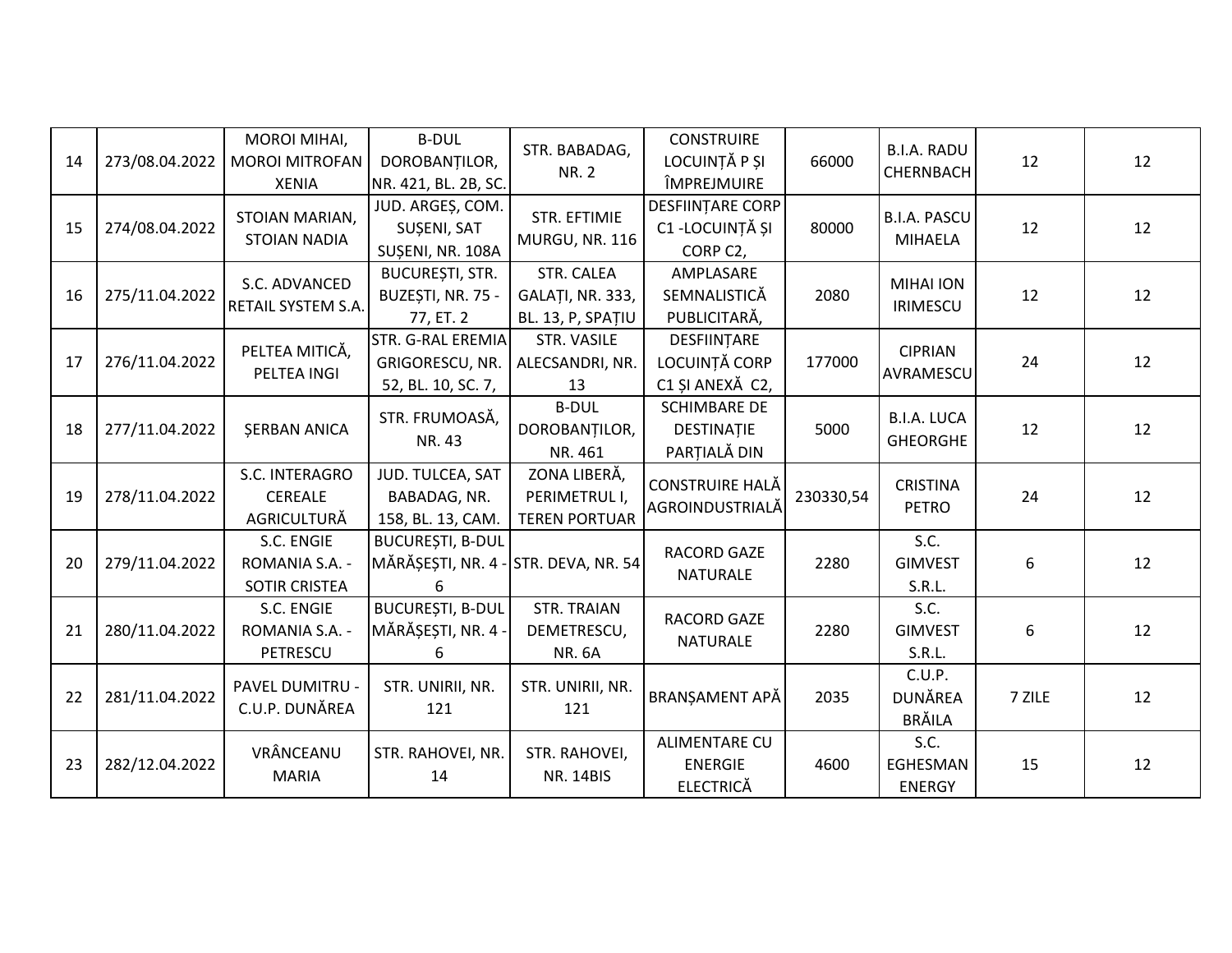|    |                | S.C. ENGIE            | <b>BUCURESTI, B-DUL</b> | STR.               | BRANŞAMENT              |      |                 |         |    |
|----|----------------|-----------------------|-------------------------|--------------------|-------------------------|------|-----------------|---------|----|
| 24 | 283/12.04.2022 | ROMANAI S.A. -        | MĂRĂȘEȘTI, NR. 4 ·      | CĂRĂMIDARI, NR.    | <b>GAZE NATURALE SI</b> | 5400 | GAZTERM         | 6       | 12 |
|    |                | PUNGĂ AURELIA         | 6                       | 23                 | PRM                     |      | <b>PROIECT</b>  |         |    |
|    |                | S.C. ENGIE            | <b>BUCUREȘTI, B-DUL</b> | <b>STR. MIHAI</b>  | BRANŞAMENT              |      | S.C. AGV        |         |    |
| 25 | 284/12.04.2022 | ROMANIA S.A. -        | MĂRĂȘEȘTI, NR. 4        |                    | <b>GAZE NATURALE ȘI</b> | 2533 | <b>NAVRCONS</b> | 6       | 12 |
|    |                | MODROGEANU            | 6                       | BRAVU, NR. 450A    | PRM                     |      | S.R.L.          |         |    |
|    |                | S.C. ENGIE            | <b>BUCUREȘTI, B-DUL</b> | STR. VIILOR, NR.   | <b>RACORD GAZE</b>      |      | S.C.            |         |    |
| 26 | 285/12.04.2022 | ROMANIA S.A. -        | MĂRĂȘEȘTI, NR. 4        | 35                 | <b>NATURALE</b>         | 2280 | <b>GIMVEST</b>  | 6       | 12 |
|    |                | IONIȚĂ MARIAN         | Б.                      |                    |                         |      | S.R.L.          |         |    |
|    |                | S.C. ENGIE            | <b>BUCUREȘTI, B-DUL</b> | STR. IEZERULUI,    | <b>RACORD GAZE</b>      |      | S.C.            |         |    |
| 27 | 286/12.04.2022 | ROMANIA S.A. -        | MĂRĂȘEȘTI, NR. 4        | <b>NR. 3 LOT 2</b> | <b>NATURALE</b>         | 3962 | <b>GIMVEST</b>  | 6       | 12 |
|    |                | <b>OPREA IVAN</b>     | 6                       |                    |                         |      | S.R.L.          |         |    |
|    |                | S.C. ENGIE            | <b>BUCURESTI, B-DUL</b> | STR. CEZAR         | RACORD GAZE             |      | S.C.            |         |    |
| 28 | 287/12.04.2022 | ROMANIA S.A. -        | MĂRĂȘEȘTI, NR. 4 -      | PERTRESCU, NR.     | <b>NATURALE</b>         | 2278 | <b>GIMVEST</b>  | 6       | 12 |
|    |                | LUCA GEORGETA -       | 6                       | 23A                |                         |      | S.R.L.          |         |    |
|    |                | S.C. ENGIE            | <b>BUCURESTI, B-DUL</b> | STR. MATEI         | <b>RACORD GAZE</b>      |      | S.C.            |         |    |
| 29 | 288/12.04.2022 | ROMANIA S.A. -        | MĂRĂȘEȘTI, NR. 4        | BASARAB, NR. 125   | <b>NATURALE</b>         | 3962 | <b>GIMVEST</b>  | 6       | 12 |
|    |                | <b>GAVRILĂ IRIMEI</b> | 6                       |                    |                         |      | S.R.L.          |         |    |
|    |                | S.C. ENGIE            | <b>BUCUREȘTI, B-DUL</b> | ŞOS. RM. SĂRAT,    | BRANŞAMENT              |      | S.C. AGV        |         |    |
| 30 | 289/12.04.2022 | ROMANIA S.A. -        | MĂRĂȘEȘTI, NR. 4        | <b>NR. 85BIS</b>   | <b>GAZE NATURALE</b>    | 3112 | <b>NAVRCONS</b> | 6       | 12 |
|    |                | <b>MAVROIAN</b>       |                         |                    |                         |      | S.R.L.          |         |    |
|    |                | S.C. ENGIE            | <b>BUCUREȘTI, B-DUL</b> | STR. COSTACHE      | BRANŞAMENT              |      | S.C. AGV        |         |    |
| 31 | 290/12.04.2022 | ROMANIA S.A. -        | MĂRĂȘEȘTI, NR. 4 -      | NEGRUZZI, NR.      | <b>GAZE NATURALE ȘI</b> | 2864 | <b>NAVRCONS</b> | 6       | 12 |
|    |                | RĂILEANU DOINA        | 6                       | 152                | PRM                     |      | S.R.L.          |         |    |
|    |                | S.C. ENGIE            | <b>BUCUREȘTI, B-DUL</b> | STR. NICOPOLE,     | BRANŞAMENT              |      | S.C. AGV        |         |    |
| 32 | 291/12.04.2022 | ROMANIA S.A. -        | MĂRĂȘEȘTI, NR. 4        | NR. 157            | <b>GAZE NATURALE SI</b> | 4436 | <b>NAVRCONS</b> | 6       | 12 |
|    |                | PETREA LENUȚA         | 6                       |                    | PRM                     |      | S.R.L.          |         |    |
|    |                | S.C. ENGIE            | <b>BUCUREȘTI, B-DUL</b> | STR.               | BRANŞAMENT              |      | <b>GAZTERM</b>  |         |    |
| 33 | 292/12.04.2022 | ROMANIA S.A. -        | MĂRĂȘEȘTI, NR. 4 -      | PROGRESULUI,       | <b>GAZE NATURALE SI</b> | 3603 | <b>PROIECT</b>  | 20 ZILE | 12 |
|    |                | <b>STOICA</b>         | 6                       | NR. 178            | PRM                     |      |                 |         |    |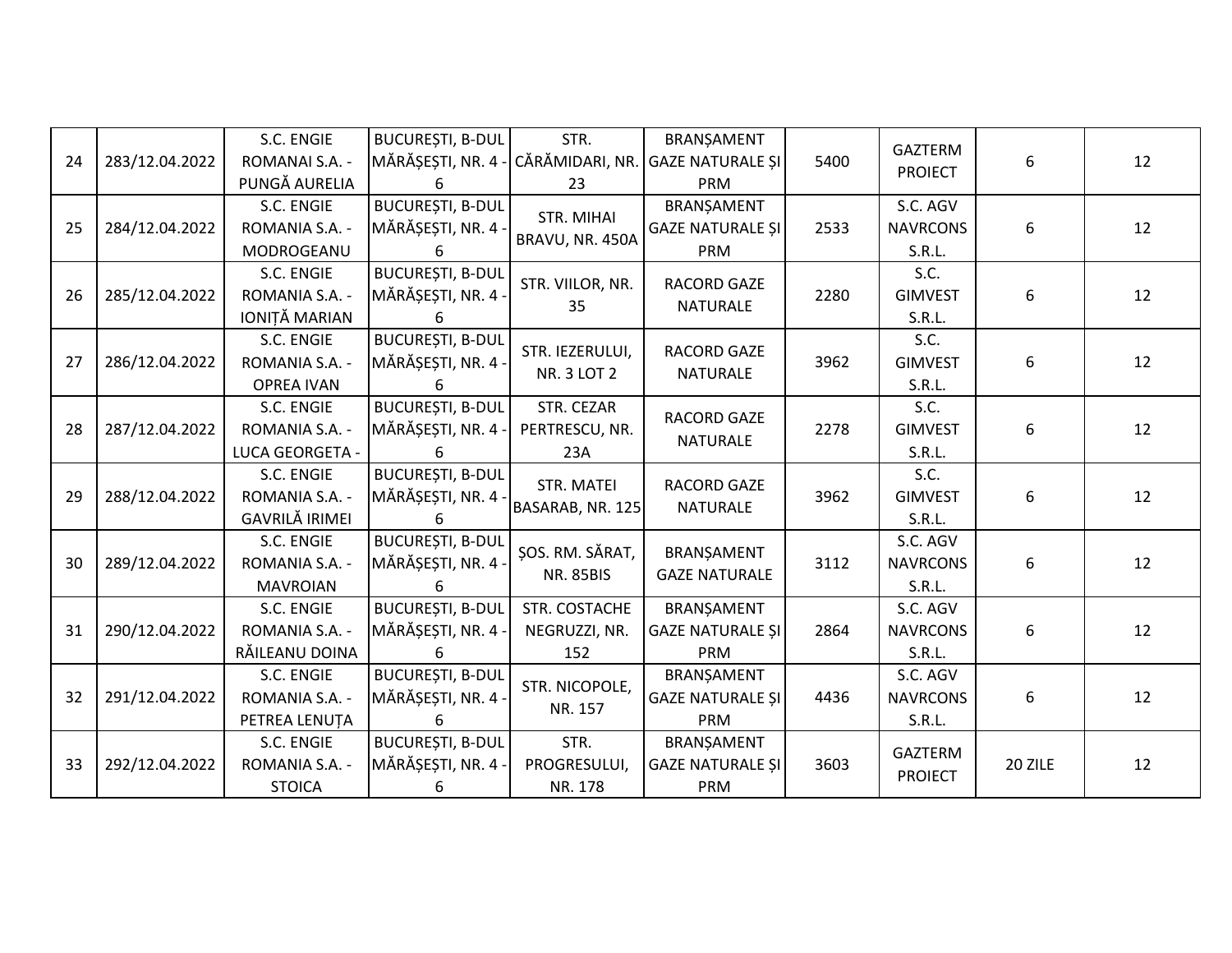| 34 | 293/13.04.2022 | GIRIP ION - C.U.P.<br><b>DUNĂREA</b>                              | P-TA UZINEI, NR. 1                                     | STR. VIITORULUI,<br>$NR. 1 - 3$               | BRANȘAMENT APĂ<br><b>ŞI RACORD</b><br>CANALIZARE | 14000 | C.U.P.<br>DUNĂREA<br><b>BRĂILA</b>    | 6  | 12 |
|----|----------------|-------------------------------------------------------------------|--------------------------------------------------------|-----------------------------------------------|--------------------------------------------------|-------|---------------------------------------|----|----|
| 35 | 294/13.04.2022 | <b>BAJNO MARIAN,</b><br><b>BAJNO NICOLETA -</b><br>C.U.P. DUNĂREA | P-TA UZINEI, NR. 1                                     | STR. MIRCEA CEL<br>MARE, NR. 32               | <b>RACORD</b><br>CANALIZARE                      | 1421  | C.U.P.<br>DUNĂREA<br><b>BRĂILA</b>    | 6  | 12 |
| 36 | 295/14.04.2022 | ZAHARIA DANIELA                                                   | STR.<br>PROGRESULUI, NR.<br>17, BL. D13, SC.           | STR. CLOȘCA, NR.<br>24                        | <b>CONSTRUIRE</b><br>LOCUINȚĂ P                  | 67950 | <b>B.I.A. PASCU</b><br><b>MIHAELA</b> | 12 | 12 |
| 37 | 296/14.04.2022 | S.C. ENGIE<br>ROMANIA S.A. -<br><b>DUMITRACHE</b>                 | <b>BUCUREȘTI, B-DUL</b><br>MĂRĂȘEȘTI, NR. 4<br>6       | STR. COMUNA<br>DIN PARIS, NR. 98              | RACORD GAZE<br><b>NATURALE</b>                   | 3961  | S.C.<br><b>GIMVEST</b><br>S.R.L.      | 6  | 12 |
| 38 | 297/14.04.2022 | S.C. ENGIE<br>ROMANIA S.A. -<br><b>ANDRONE PETRICA</b>            | <b>BUCUREȘTI, B-DUL</b><br>MĂRĂȘEȘTI, NR. 4 -<br>6     | STR. B. ȘT.<br>DELAVRANCEA,<br>NR. 33         | RACORD GAZE<br><b>NATURALE</b>                   | 3962  | S.C.<br><b>GIMVEST</b><br>S.R.L.      | 6  | 12 |
| 39 | 298/14.04.2022 | S.C. ENGIE<br>ROMANIA S.A. -<br>UȘURELU IONICA                    | <b>BUCUREȘTI, B-DUL</b><br>MĂRĂȘEȘTI, NR. 4 -<br>6     | STR. OLTENIEI,<br><b>NR.7</b>                 | RACORD GAZE<br><b>NATURALE</b>                   | 2280  | S.C.<br><b>GIMVEST</b><br>S.R.L.      | 6  | 12 |
| 40 | 299/14.04.2022 | S.C. ENGIE<br>ROMANIA S.A. -<br><b>BURUJA</b>                     | <b>BUCUREȘTI, B-DUL</b><br>MĂRĂȘEȘTI, NR. 4            | STR. CRINULUI,<br>NR. 5 - 5BIS                | BRANŞAMENT<br><b>GAZE NATURALE ȘI</b><br>PRM     | 4310  | S.C. AGV<br><b>NAVRCONS</b><br>S.R.L. | 6  | 12 |
| 41 | 300/14.04.2022 | S.C. ENGIE<br>ROMANIA S.A. -<br><b>MANU STELA</b>                 | <b>BUCUREȘTI, B-DUL</b><br>MĂRĂȘEȘTI, NR. 4 -<br>6     | STR. DECEBAL,<br>NR. 101                      | BRANȘAMENT<br><b>GAZE NATURALE ȘI</b><br>PRM     | 2698  | S.C. AGV<br><b>NAVRCONS</b><br>S.R.L. | 6  | 12 |
| 42 | 301/14.04.2022 | MANEA MIHĂIȚĂ,<br><b>MANEA DANIELA</b>                            | STR. MILCOV, NR.<br>5, BL. G1, SC. 2, ET.<br>2, AP. 33 | STR. G. ENESCU,<br>NR. 46BIS, LOT<br>2/1, 2/3 | DESFIINTARE<br>PARTIALĂ<br>LOCUINȚĂ C1,          | 86000 | B.I.A.<br>LUPOAIE<br><b>VLADIMIR</b>  | 24 | 12 |
| 43 | 302/15.04.2022 | S.C. ENGIE<br>ROMANIA S.A. -<br>SANAPLOIANU                       | <b>BUCUREȘTI, B-DUL</b><br>MĂRĂȘEȘTI, NR. 4<br>6       | STR. I. VODĂ CEL<br>CUMPLIT, NR. 81           | BRANȘAMENT<br><b>GAZE NATURALE ȘI</b><br>PRM     | 2699  | S.C. AGV<br><b>NAVRCONS</b><br>S.R.L. | 6  | 12 |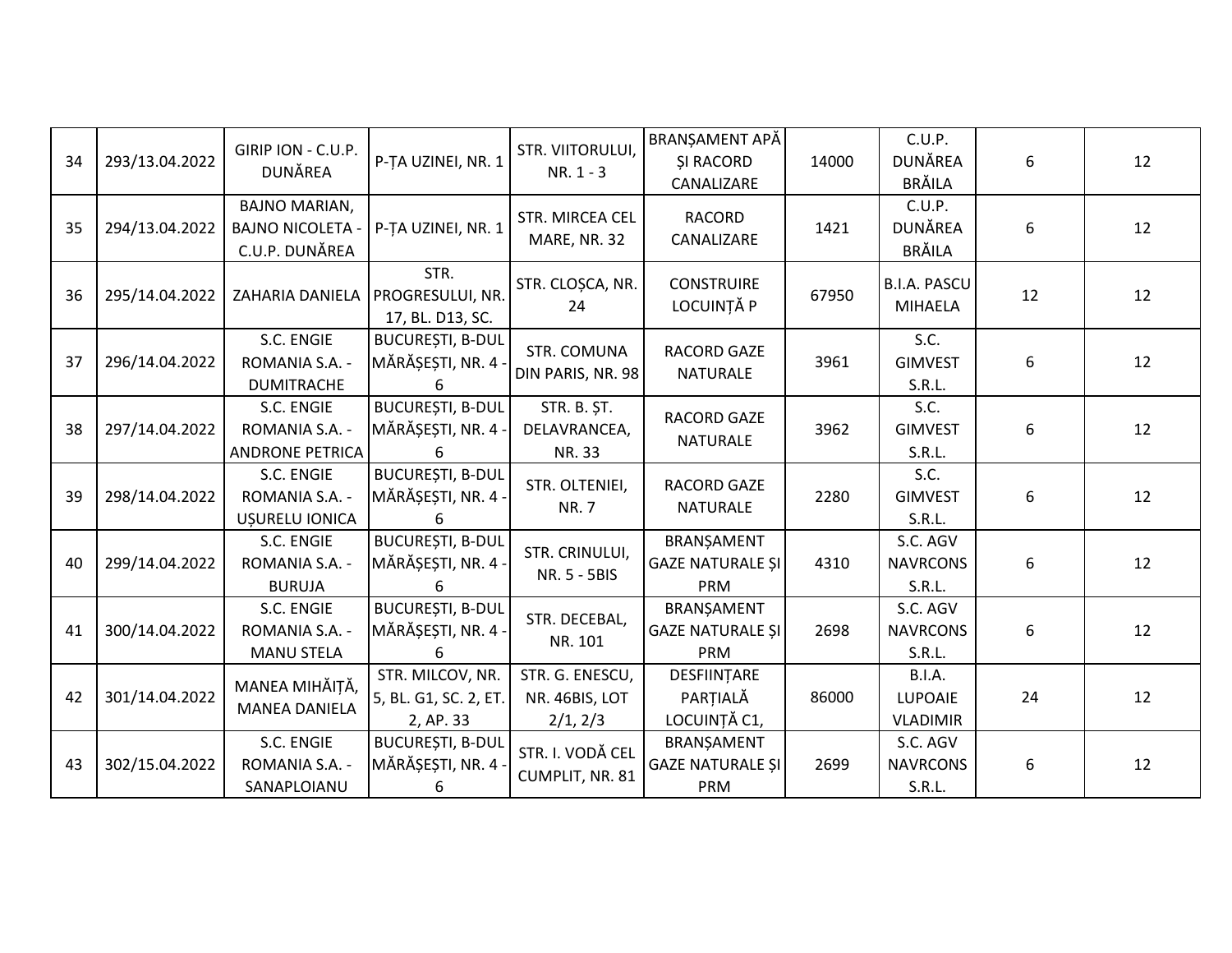| 44 | 303/15.04.2022 | S.C. ENGIE<br>ROMANIA S.A. -<br><b>DUMITRACHE</b>  | <b>BUCUREȘTI, B-DUL</b><br>MĂRĂȘEȘTI, NR. 4 -<br>6 | STR. CÂMPULUI,<br>NR. 74                  | BRANŞAMENT<br><b>GAZE NATURALE ȘI</b><br>PRM         | 3774   | S.C. AGV<br><b>NAVRCONS</b><br>S.R.L.     | 6       | 12 |
|----|----------------|----------------------------------------------------|----------------------------------------------------|-------------------------------------------|------------------------------------------------------|--------|-------------------------------------------|---------|----|
| 45 | 304/15.04.2022 | S.C. ENGIE<br>ROMANIA S.A. -<br>AȘTEFĂNOAEI        | <b>BUCUREȘTI, B-DUL</b><br>MĂRĂȘEȘTI, NR. 4<br>6   | DTR. DUMBRAVA<br>ROȘIE, NR. 64            | BRANŞAMENT<br><b>GAZE NATURALE ȘI</b><br>PRM         | 10174  | <b>GAZTERM</b><br><b>PROIECT</b>          | 20 ZILE | 12 |
| 46 | 305/15.04.2022 | <b>NEAGU VICTOR -</b><br>C.U.P. DUNĂREA            | <b>STR. COMUNA DIN</b><br>PARIS, NR. 94A           | STR. COMUNA<br>DIN PARIS, NR.<br>94A      | BRANȘAMENT APĂ                                       | 1951   | C.U.P.<br><b>DUNĂREA</b><br><b>BRĂILA</b> | 14 ZILE | 12 |
| 47 | 306/18.04.2022 | S.C. ENGIE<br>ROMANIA S.A. -<br>ALBU CAROLINA      | <b>BUCUREȘTI, B-DUL</b><br>MĂRĂȘEȘTI, NR. 4<br>6   | SOS.<br>BALDOVINEȘTI,<br><b>NR. 19BIS</b> | RACORD GAZE<br><b>NATURALE</b>                       | 2280   | S.C.<br><b>GIMVEST</b><br>S.R.L.          | 6       | 12 |
| 48 | 307/18.04.2022 | S.C. ENGIE<br>ROMANIA S.A. -<br>OAIE ECATERINA     | <b>BUCUREȘTI, B-DUL</b><br>MĂRĂȘEȘTI, NR. 4 -<br>6 | STR. OLTENIEI,<br><b>NR.8</b>             | BRANŞAMENT<br><b>GAZE NATURALE</b>                   | 4355   | <b>GAZTERM</b><br><b>PROIECT</b>          | 6       | 12 |
| 49 | 308/19.04.2022 | S.C. ENGIE<br>ROMANIA S.A. -<br>VÂLSAN VALENTIN    | <b>BUCUREȘTI, B-DUL</b><br>MĂRĂȘEȘTI, NR. 4 -<br>6 | <b>STR. AUREL</b><br>VLAICU, NR. 11       | BRANŞAMENT<br><b>GAZE NATURALE</b><br>MEDIE PRESIUNE | 2830   | S.C. STAR<br>P&G S.R.L.                   | 6       | 12 |
| 50 | 309/19.04.2022 | S.C. ENGIE<br>ROMANIA S.A. -<br><b>ŞERBU IONEL</b> | <b>BUCUREȘTI, B-DUL</b><br>MĂRĂȘEȘTI, NR. 4        | STR. CASTANULUI,<br>NR. 70                | <b>RACORD GAZE</b><br><b>NATURALE</b>                | 2280   | S.C.<br><b>GIMVEST</b><br>S.R.L.          | 6       | 12 |
| 51 | 310/21.04.2022 | GÂȚĂ DANIEL,<br>GÂȚĂ NICOLETA                      | <b>B-DUL</b><br>DOROBANTILOR,<br>NR. 17, BL. A15,  | STR. FĂGĂRAȘ,<br>NR. 17                   | DESFIINȚARE C2<br>LOCUINȚĂ ȘI C3<br>ANEXĂ,           | 112500 | <b>B.I.A. PASCU</b><br><b>MIHAELA</b>     | 12      | 12 |
| 52 | 311/21.04.2022 | S.C. ENGIE<br>ROMANIA S.A. -<br>STOEAN ADRIAN      | <b>BUCUREȘTI, B-DUL</b><br>MĂRĂȘEȘTI, NR. 4<br>6   | ŞOS.<br>BALDOVINEȘTI,<br>NR. 97           | RACORD GAZE<br><b>NATURALE</b>                       | 2280   | S.C.<br><b>GIMVEST</b><br>S.R.L.          | 6       | 12 |
| 53 | 312/21.04.2022 | S.C. ENGIE<br>ROMANIA S.A. -<br><b>TĂPOI OLGA</b>  | <b>BUCUREȘTI, B-DUL</b><br>MĂRĂȘEȘTI, NR. 4 -<br>6 | 1549                                      | BRANȘAMENT<br><b>GAZE NATURALE ȘI</b><br>PRM         | 2698   | S.C. AGV<br><b>NAVRCONS</b><br>S.R.L.     | 6       | 12 |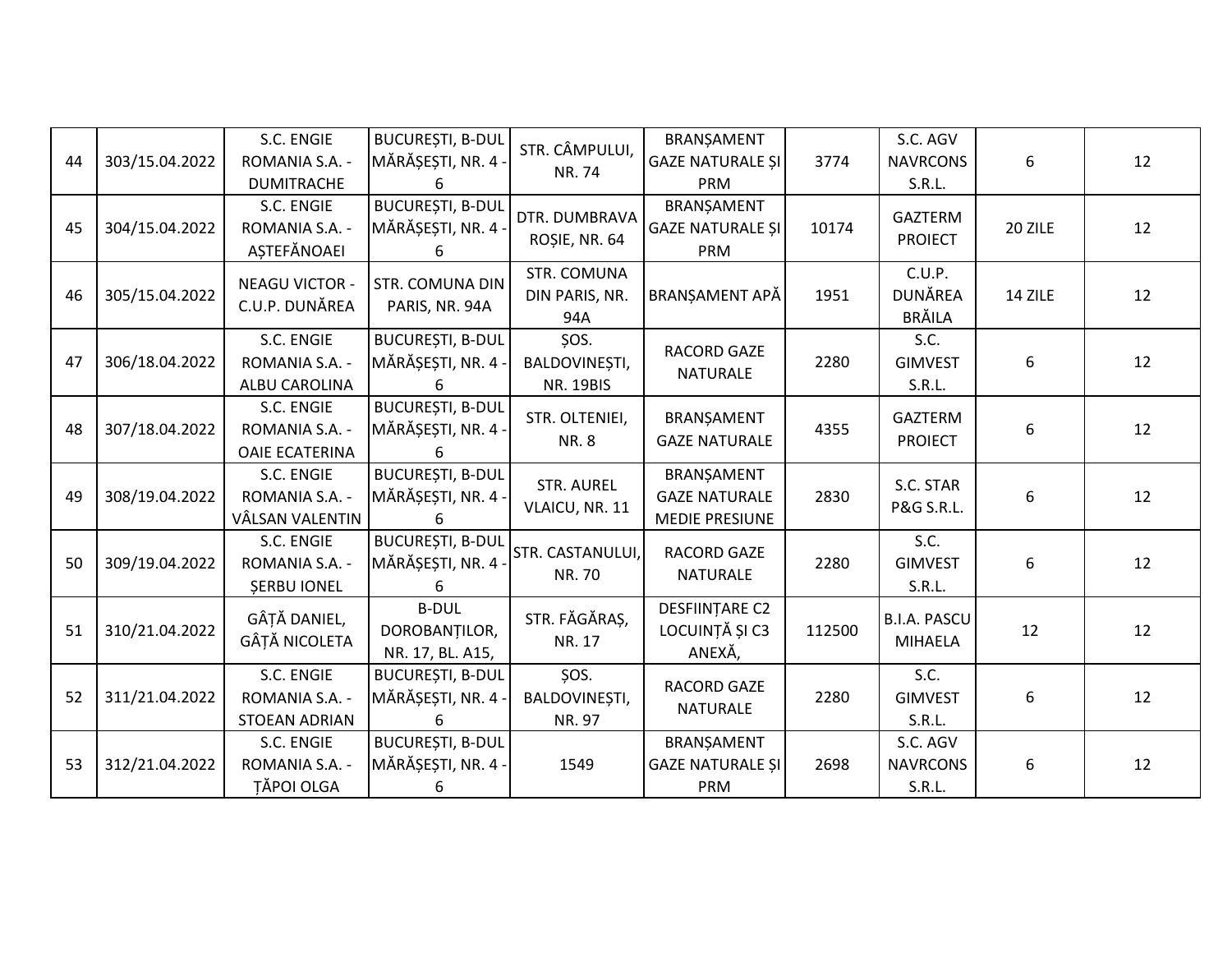| 54 | 313/26.04.2022 | S.C. ENGIE<br>ROMANIA S.A. -<br>DIMA CHIRICHITA   | <b>BUCUREȘTI, B-DUL</b><br>MĂRĂȘEȘTI, NR. 4 -<br>6                    | STR.<br>CĂRĂBUȘULUI,<br>NR. 33                  | CONDUCTĂ ȘI<br>RACORD GAZE<br><b>NATURALE</b>                       | 5204   | S.C.<br><b>GIMVEST</b><br>S.R.L.      | 6  | 12 |
|----|----------------|---------------------------------------------------|-----------------------------------------------------------------------|-------------------------------------------------|---------------------------------------------------------------------|--------|---------------------------------------|----|----|
| 55 | 314/26.04.2022 | S.C. ENGIE<br>ROMANIA S.A. -<br><b>NICA IONEL</b> | <b>BUCUREȘTI, B-DUL</b><br>MĂRĂȘEȘTI, NR. 4<br>6                      | STR. BUJORULUI,<br>NR. 39                       | <b>RACORD GAZE</b><br>NATURALE                                      | 3962   | S.C.<br><b>GIMVEST</b><br>S.R.L.      | 6  | 12 |
| 56 | 315/26.04.2022 | S.C. ENGIE<br>ROMANIA S.A. -<br>NENIU IULIANA     | <b>BUCUREȘTI, B-DUL</b><br>MĂRĂȘEȘTI, NR. 4 -<br>հ                    | STR. G.<br>TOPÂRCEANU,<br>NR. 54                | BRANŞAMENT<br><b>GAZE NATURALE</b>                                  | 4172   | S.C. GEANNI<br>STAR S.R.L.            | 6  | 12 |
| 57 | 316/26.04.2022 | S.C. ENGIE<br>ROMANIA S.A. -<br>CHIRACU           | <b>BUCUREȘTI, B-DUL</b><br>MĂRĂȘEȘTI, NR. 4 ·<br>6                    | STR. FAGULUI,<br><b>NR.1</b>                    | BRANȘAMENT<br><b>GAZE NATURALE</b><br>RP PE 100 SDR 11,             | 7097   | S.C. IRIGC<br>IMPEX S.R.L.            | 6  | 12 |
| 58 | 317/27.04.2022 | ZAMFIR FLORIAN<br>PUIU, LIȚĂ ELENA                | STR. G-RAL E.<br>GRIGORESCU, NR.<br>9, BL. 9, SC. 4, AP.              | STR. ȘT. CEL<br>MARE, NR. 172                   | <b>SCHIMBARE DE</b><br><b>DESTINAȚIE CORP</b><br>C1, (FOSTĂ C4) DIN | 2000   | <b>B.I.A. PASCU</b><br><b>MIHAELA</b> | 12 | 12 |
| 59 | 318/27.04.2022 | MIHALCEA MARCEL                                   | STR. ȘT. CEL MARE,<br>NR. 214                                         | STR. MIHAI<br><b>BRAVU, NR. 155 -</b><br>155BIS | ETAJARE PARȚIALĂ<br><b>IMOBIL EXISTENT</b><br>C2P                   | 109000 | B.I.A.<br>LUPOAIE<br><b>VLADIMIR</b>  | 24 | 12 |
| 60 | 319/27.04.2022 | PERIANU IONEL,<br>PERIANU JENICA                  | STR. CHIȘINĂU, NR.<br>107                                             | STR. CHIȘINĂU,<br>NR. 107                       | <b>SCHIMBARE DE</b><br><b>DESTINAȚIE CORP</b><br>C5 DIN ANEXĂ ÎN    | 2000   | <b>B.I.A. PASCU</b><br><b>MIHAELA</b> | 12 | 12 |
| 61 | 320/27.04.2022 | S.C. ENGIE<br>ROMANIA S.A. -<br>CALOIANU IRINA    | <b>BUCUREȘTI, B-DUL</b><br>MĂRĂȘEȘTI, NR. 4 - STR. SIRIU, NR. 11<br>6 |                                                 | RACORD GAZE<br><b>NATURALE</b>                                      | 3199   | S.C.<br>GIMVESTS.R.                   | 6  | 12 |
| 62 | 321/27.04.2022 | PÂRLOG<br>GHEORGHE,<br>PÂRLOG OLGA                | STR. ARTARULUI,<br><b>NR.7</b>                                        | STR. ARTARULUI,<br>NR. 7 - 7B                   | <b>CONSTRUIRE</b><br><b>GARAJ AUTO</b>                              | 9996   | B.I.A.<br>CHERNBARC<br>H RADU         | 12 | 12 |
| 63 | 322/27.04.2022 | S.C. ADINAV S.R.L.                                | STR. CĂLUGĂRENI,<br>NR. 8, BL. B19, SC.<br>2, ET. 4, AP. 27           | STR. TIMIȘ, NR.<br>186                          | <b>CONSTRUIRE</b><br>LOCUINȚĂ P+E                                   | 200000 | <b>B.I.A. LUCA</b><br><b>GHEORGHE</b> | 12 | 12 |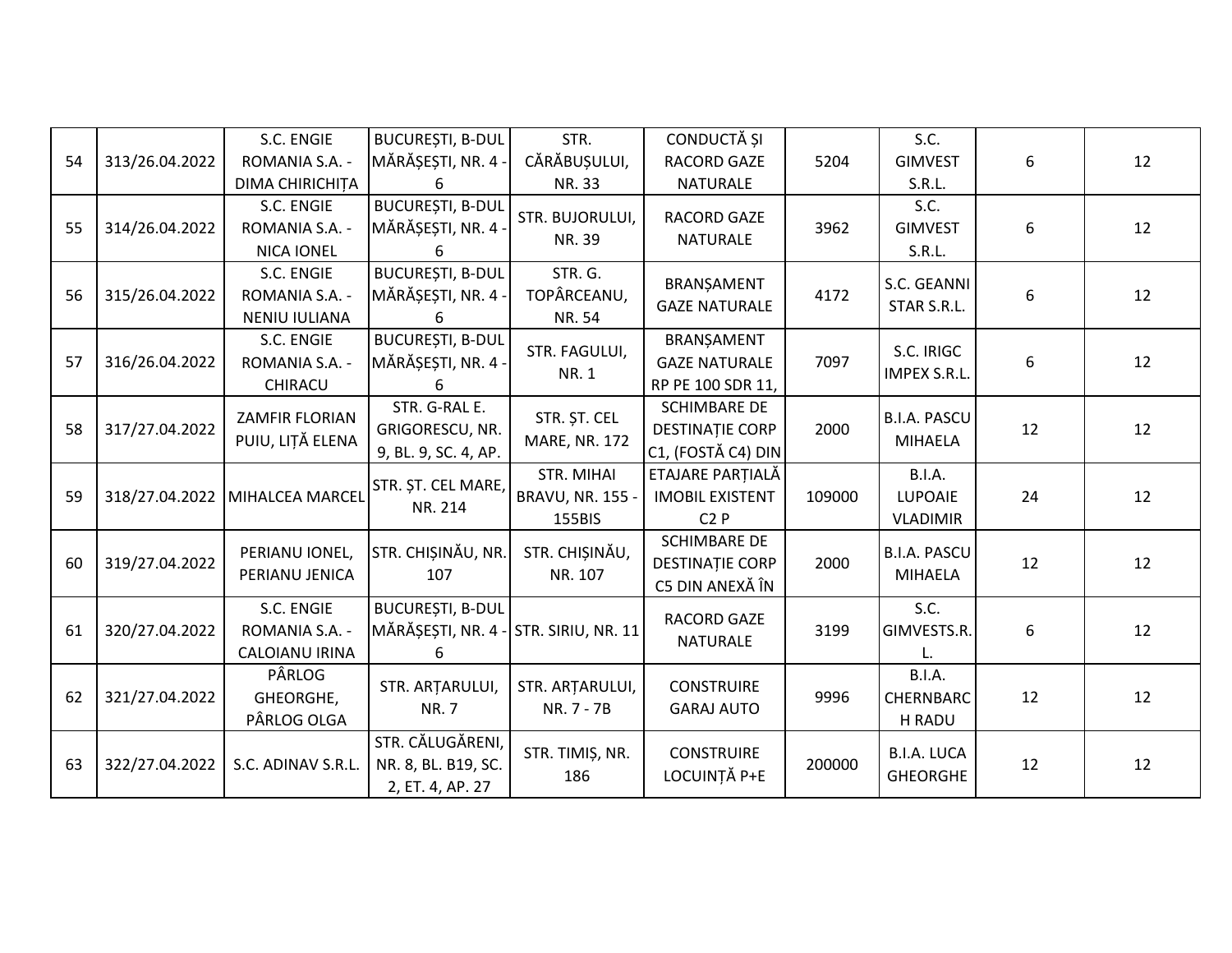| 64 | 323/27.04.2022 | S.C.<br>CONTEMPORAN<br>SERV S.R.L.                   | STR. TIMIȘ, NR.<br>186, CONSTRUCȚIA<br>C1, CAMERA 2                                  | STR. TIMIȘ, NR.<br>186                                   | <b>CONSTRUIRE</b><br>LOCUINȚĂ P+M                        | 154500 | <b>B.I.A. LUCA</b><br><b>GHEORGHE</b>     | 12 | 12 |
|----|----------------|------------------------------------------------------|--------------------------------------------------------------------------------------|----------------------------------------------------------|----------------------------------------------------------|--------|-------------------------------------------|----|----|
| 65 | 324/27.04.2022 | S.C. COFCO<br>INTERNATIONAL<br>ROMANIA S.R.L. -      | P-TA UZINEI, NR. 1                                                                   | ZONA PORTUARĂ,<br>PARCELA <sub>3</sub>                   | BRANȘAMENT APĂ<br><b>ŞI RACORD</b><br>CANALIZARE         | 36795  | C.U.P.<br>DUNĂREA<br><b>BRĂILA</b>        | 6  | 12 |
| 66 | 325/27.04.2022 | S.C. RARBAL S.R.L.                                   | STR. SEBEȘULUI,<br>NR. 107, BL. A31,<br>SC. 2, ET. 1, AP. 17                         | ŞOS. FOCŞANI,<br>NR. 148                                 | <b>CONSTRUIRE</b><br>GARAJ                               | 15513  | <b>B.I.A.</b><br>BÂRLEANU<br><b>DORU</b>  | 12 | 12 |
| 67 | 326/27.04.2022 | GINERICĂ STANCIU,<br><b>GINERICĂ MARIA</b>           | STR. ALEEA<br>COCORILOR, NR. 8, CANTONULUI, NR.<br>BL. E2, SC. 6, ET. 7,             | STR.<br>30A                                              | <b>INTRARE</b> ÎN<br>LEGALITATE<br>PENTRU                | 27900  | <b>B.I.A. PASCU</b><br><b>MIHAELA</b>     | 12 | 12 |
| 68 | 327/28.04.2022 | <b>IOSOFACHE FLORIN</b>                              | STR. RADU<br>PERIANU, NR. 1,<br>BL. B7, SC. 1, AP. 3                                 | STR. PĂLTINIȘ, NR.<br>10                                 | <b>CONSTRUIRE</b><br>LOCUINȚĂ P ȘI<br>ÎMPREJMUIRE        | 85000  | B.I.A.<br>CHERNBARC<br>H RADU             | 24 | 12 |
| 69 | 328/28.04.2022 | <b>BURLACU</b><br><b>TEODORA</b>                     | STR. AL. VLAHUȚĂ,<br>NR. 46                                                          | STR. AL.<br>VLAHUȚĂ, NR. 46                              | MODIFICARE A.C.<br>150/25.03.2021<br><b>EXTINDERE</b>    | 7450   | B.I.A.<br><b>PERLEA</b><br><b>EUGENIA</b> | 24 | 12 |
| 70 | 329/28.04.2022 | <b>COTET NICU</b>                                    | STR. BRAZDEI, NR.<br>5                                                               | STR. BRAZDEI, NR.<br>5                                   | INTRARE ÎN<br>LEGALITATE<br>PENTRU                       | 34500  | <b>B.I.A. PASCU</b><br><b>MIHAELA</b>     | 12 | 12 |
| 71 | 330/28.04.2022 | <b>ENACHE FĂNICA</b><br>RAISA                        | TIMIȘOARA, STR.<br><b>MARTIR C-TIN</b><br>ZABULICĂ, NR. 3,                           | STR. HIPODROM,<br>NR. 18, BL. A16,<br>SC. 1, P, SP. COM. | <b>SCHIMBARE DE</b><br><b>DESTINAȚIE DIN</b><br>SPATIU   | 1500   | <b>B.I.A. PASCU</b><br><b>MIHAELA</b>     | 12 | 12 |
| 72 | 331/28.04.2022 | <b>DOBRESCU MIRELA</b><br>PAULA, DOBRESCU<br>MARIAN, | STR. INDUSTRIEI,<br>NR. 6, BL. B2, SC.1,<br>ET. 4, AP. 18                            | STR. MINERVA,<br>NR. 37                                  | <b>CONSTRUIRE</b><br>DOUĂ LOCUINȚE<br>P+1Eparțial ȘI     | 365000 | <b>B.I.A. PASCU</b><br>MIHAELA            | 24 | 12 |
| 73 | 332/28.04.2022 | <b>TIRIPA ELENA -</b><br><b>SIMONA</b>               | STR. TINERETULUI,<br>NR. 40, BL. A48,<br>SC. 1, ET. 7, AP. 30   BL. 1, SC. 2, P, AP. | STR. CALEA<br>GALAȚI, NR. 56,                            | INTRARE ÎN<br><b>LEGALITATE -</b><br><b>SCHIMBARE DE</b> | 1000   | S.C. DCA<br><b>URBAN</b><br>S.R.L.        | 12 | 12 |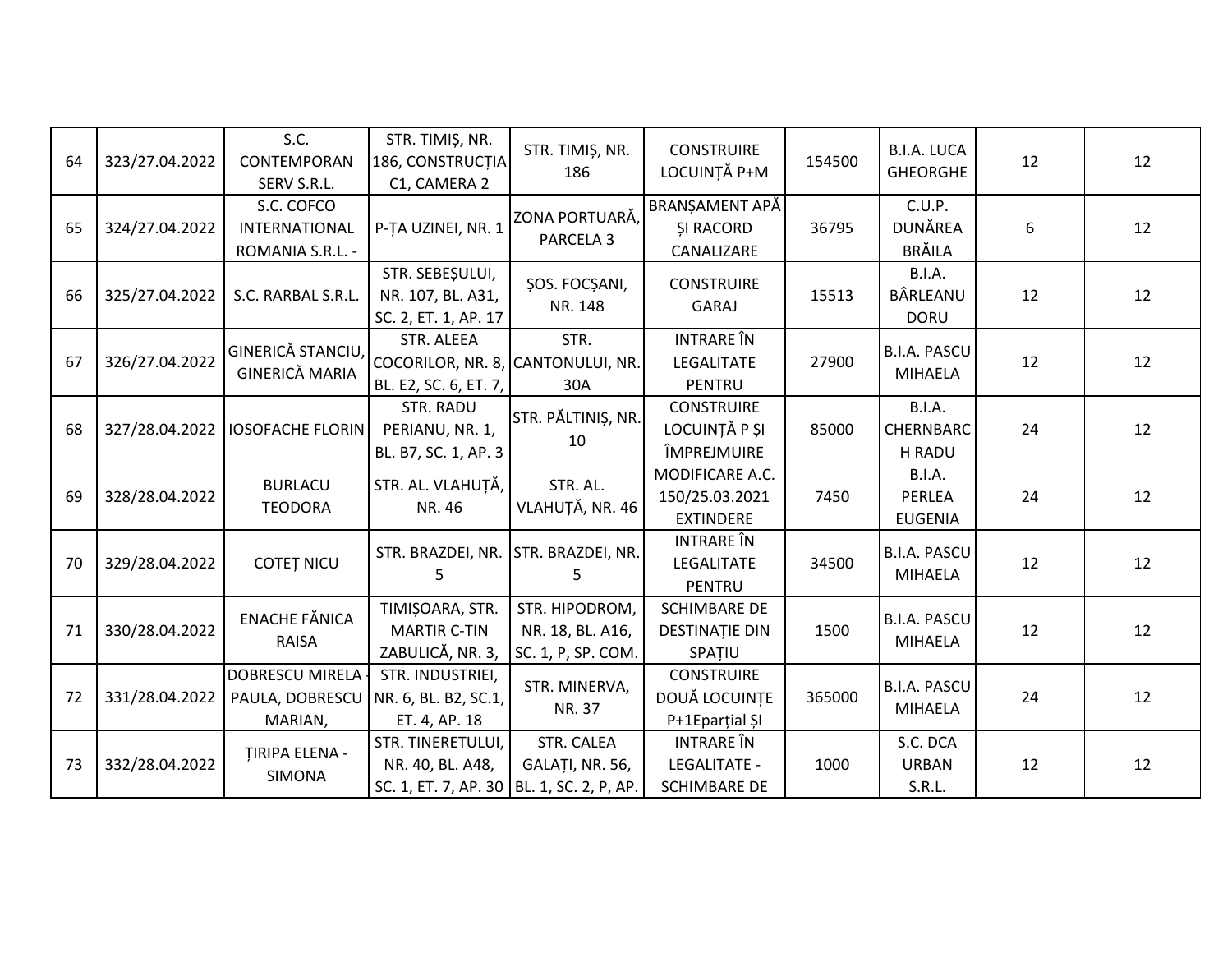| 74 | 333/28.04.2022 | <b>BURTEA COSMIN -</b><br><b>GEORGE, BURTEA</b><br>ELENA - | STR. COMUNA DIN<br>PARIS, NR. 9, BL.<br>A16, SC. 1, ET. 1,         | T 35, P 267/13<br>LOT <sub>7</sub>         | <b>CONSTRUIRE</b><br>DEPOZIT, FOIȘOR<br>SI ÎMPREJMUIRE                 | 103000  | <b>B.I.A.</b><br><b>LUPOAIE</b><br><b>VLADIMIR</b> | 24 | 12 |
|----|----------------|------------------------------------------------------------|--------------------------------------------------------------------|--------------------------------------------|------------------------------------------------------------------------|---------|----------------------------------------------------|----|----|
| 75 | 334/29.04.2022 | DĂINEANU<br>NICOLAE,<br>DĂINEANU                           | <b>STR. SIMION</b><br>BĂRNUȚIU, NR. 97 BĂRNUȚIU, NR. 97            | STR. SIMION                                | <b>EXTINDERE CORP</b><br>C2 ȘI SCHIMBARE<br>DE DESTINAȚIE DIN          | 5000    | <b>B.I.A. LUCA</b><br><b>GHEORGHE</b>              | 12 | 12 |
| 76 | 335/29.04.2022 | POPESCU NEGREA<br>LAURENȚIU,<br>POPESCU NEGREA             | STR. CALEA<br>CĂLĂRAȘILOR, NR.<br>240, BL. A2, SC. 1,              | STR. G-RAL DAVID<br>PRAPORGESCU,<br>NR. 13 | DESFIINTARE<br>CORPURI C1, C2,<br>C <sub>3</sub> , C <sub>4</sub> SI   | 122000  | <b>B.I.A. LUCA</b><br><b>GHEORGHE</b>              | 24 | 12 |
| 77 | 336/29.04.2022 | <b>JERCAN ADRIAN</b><br><b>COSMIN</b>                      | STR. DELTEI, NR. 17                                                | STR. DELTEI, NR.<br>22                     | DESFIINȚARE CORP<br>C1 ȘI CONSTRUIRE<br>LOCUINȚĂ P                     | 110000  | <b>B.I.A. LUCA</b><br><b>GHEORGHE</b>              | 24 | 12 |
| 78 | 337/29.04.2022 | S.C. ENGIE<br><b>ROMANIA SA -</b><br><b>MIRON</b>          | <b>BUCUREȘTI, B-DUL</b><br>MĂRĂȘEȘTI, NR. 4<br>6                   | STR. G. ENESCU,<br>NR. 150                 | BRANŞAMENT<br><b>GAZE NATURALE</b><br>MEDIE PRESIUNE                   | 4466,32 | S.C. STAR<br>P&G S.R.L.                            | 6  | 12 |
| 79 | 338/29.04.2022 | <b>MUTH IONEL</b><br><b>GABRIEL, MUTH</b><br><b>GINA</b>   | STR. COMUNARZI,<br><b>NR. 12A</b>                                  | STR. COMUNARZI,<br><b>NR. 12A</b>          | <b>SCHIMBARE DE</b><br><b>DESTINATIE DIN</b><br><b>CABINET MEDICAL</b> | 1000    | <b>B.I.A. LUCA</b><br><b>GHEORGHE</b>              | 12 | 12 |
| 80 | 339/29.04.2022 | S.C. ENGIE<br>ROMANIA SA -<br>PODARU                       | <b>BUCUREȘTI, B-DUL</b><br>MĂRĂȘEȘTI, NR. 4                        | STR. CASTANULUI,<br>NR. 36                 | BRANSAMENT<br><b>GAZE NATURALE ȘI</b><br><b>PRM</b>                    | 3625    | S.C. AGV<br><b>NAVRCONS</b><br>S.R.L.              | 6  | 12 |
| 81 | 340/29.04.2022 | S.C. ENGIE<br>ROMANIA SA -<br><b>GHEORGHE</b>              | <b>BUCUREȘTI, B-DUL</b><br>MĂRĂȘEȘTI, NR. 4<br>6                   | STR.<br>CĂRĂMIDARI, NR.<br>11              | BRANŞAMENT<br><b>GAZE NATURALE ȘI</b><br>PRM                           | 5149    | GAZTERM<br><b>PROIECT</b>                          | 6  | 12 |
| 82 | 341/29.04.2022 | S.C. ENGIE<br>ROMANIA SA -<br>MUNTEANU                     | <b>BUCUREȘTI, B-DUL</b><br>MĂRĂȘEȘTI, NR. 4<br>6                   | STR. MAGAZIILOR,<br>NR. 47                 | BRANŞAMENT<br><b>GAZE NATURALE ȘI</b><br>PRM                           | 3074    | GAZTERM<br><b>PROIECT</b>                          | 6  | 12 |
| 83 | 342/29.04.2022 | S.C. ENGIE<br>ROMANIA SA -<br><b>GOLEANU LILIANA</b>       | <b>BUCUREȘTI, B-DUL</b><br>MĂRĂȘEȘTI, NR. 4 - AGRICULTORILOR,<br>6 | STR.<br>NR. 14                             | BRANŞAMENT<br><b>GAZE NATURALE</b>                                     | 4552    | S.C. GEANNI<br>STAR S.R.L.                         | 6  | 12 |